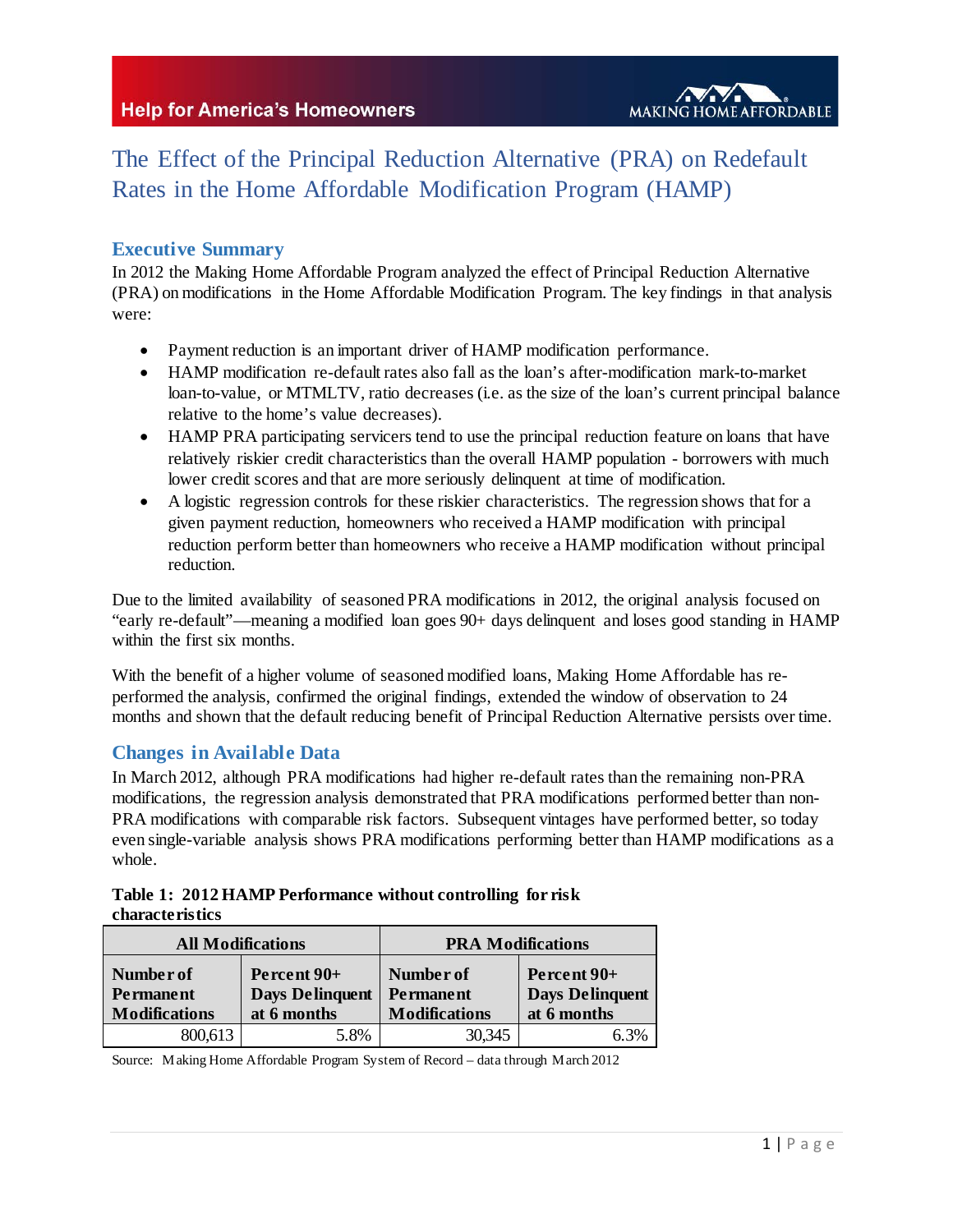|                        |  | Table 2: 2016 Tier 1 HAMP Performance without controlling for risk |  |  |
|------------------------|--|--------------------------------------------------------------------|--|--|
| <b>characteristics</b> |  |                                                                    |  |  |

|                                                       | <b>All Modifications</b>                             | <b>PRA Modifications</b>                              |                                                      |  |
|-------------------------------------------------------|------------------------------------------------------|-------------------------------------------------------|------------------------------------------------------|--|
| Number of<br><b>Permanent</b><br><b>Modifications</b> | Percent 90+<br><b>Days Delinquent</b><br>at 6 months | Number of<br><b>Permanent</b><br><b>Modifications</b> | Percent 90+<br><b>Days Delinquent</b><br>at 6 months |  |
| 1,278,498                                             | 5.5%                                                 | 147,790                                               | 4.9%                                                 |  |

Source: Making Home Affordable Program System of Record – data through March 2016

As we observed originally in 2012, however, PRA modifications still represent riskier loans. PRA modifications to date still have lower FICO scores, higher LTV ratios before modification, are more delinquent at the time of the trial modification.

|                       | <b>All Modifications</b> |               | <b>PRA Modifications</b> |               |  |
|-----------------------|--------------------------|---------------|--------------------------|---------------|--|
| <b>Measure</b>        | Mean                     | <b>Median</b> | Mean                     | <b>Median</b> |  |
| Months DLQ            |                          |               | 11                       |               |  |
| Credit Score          | 578                      | 565           | 571                      | 560           |  |
| <b>Before Mod LTV</b> | 143.30%                  | 125.00%       | 191.60%                  | 163.70%       |  |
| After Mod LTV         | 133.90%                  | 115.00%       | 121.90%                  | 115.00%       |  |
| Monthly Gross Income  | \$4,335                  | \$3,913       | \$4,481                  | \$3,976       |  |

#### **Table 3: Credit Characteristics All Modifications vs. PRA Modifications**

Source: Making Home Affordable Program System of Record – data through March 2016

## **New Model**

The re-estimated logistic regression model uses permanent HAMP modifications aged 6 months or more as of March 2016. The new model largely uses the same control variables as the original study with only minor changes in how the variables enter the regression. Payment change and after-modification loan-tovalue ratio were once again confirmed to be the most significant factors in predicting re-default.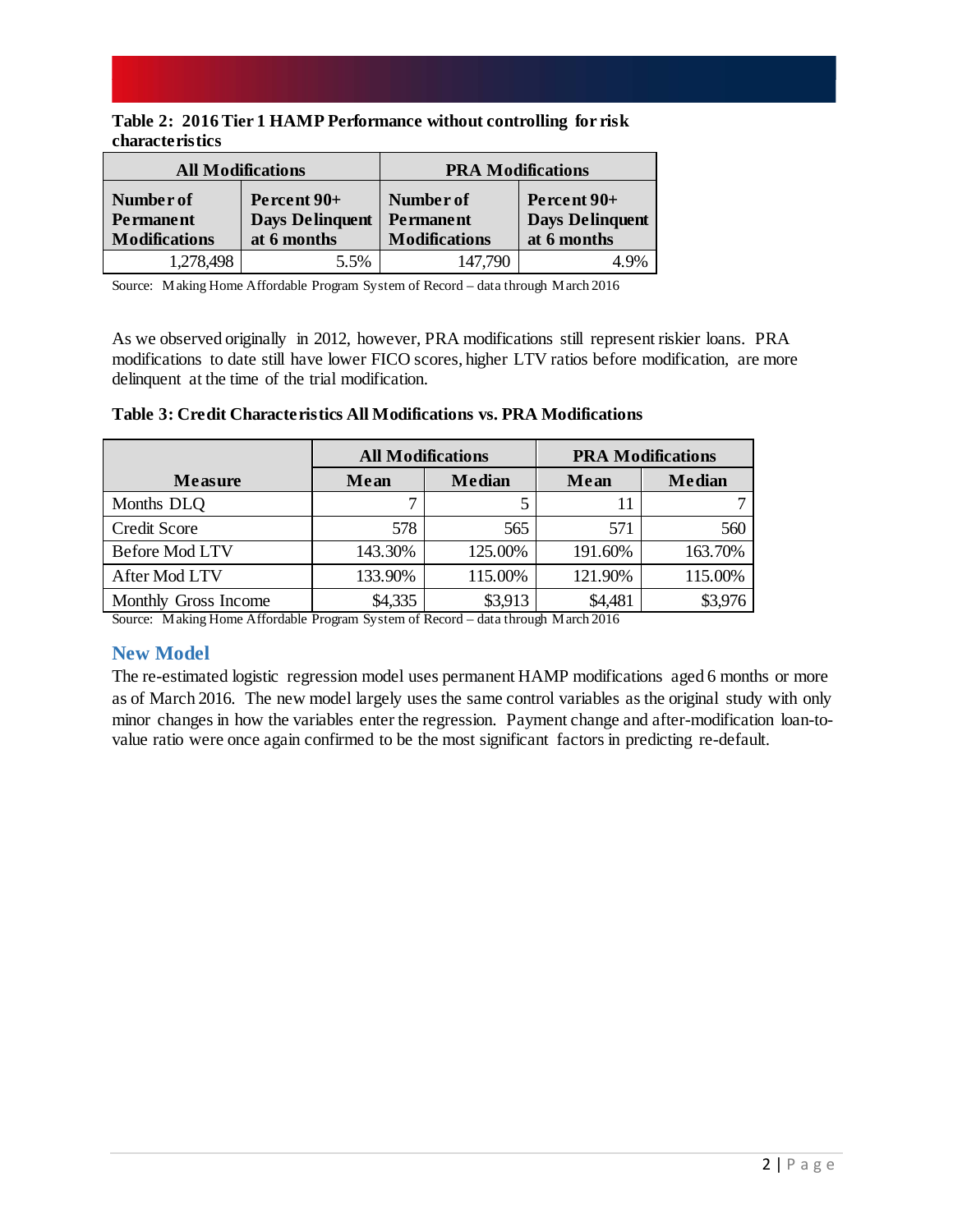

**Figure 1: Delinquency Curves by Post-Modification MTMLTV**

**Figure 2: Delinquency Curves by Payment Change**



The regression results allow us to show the change in default likelihood attributable to the different modification features.